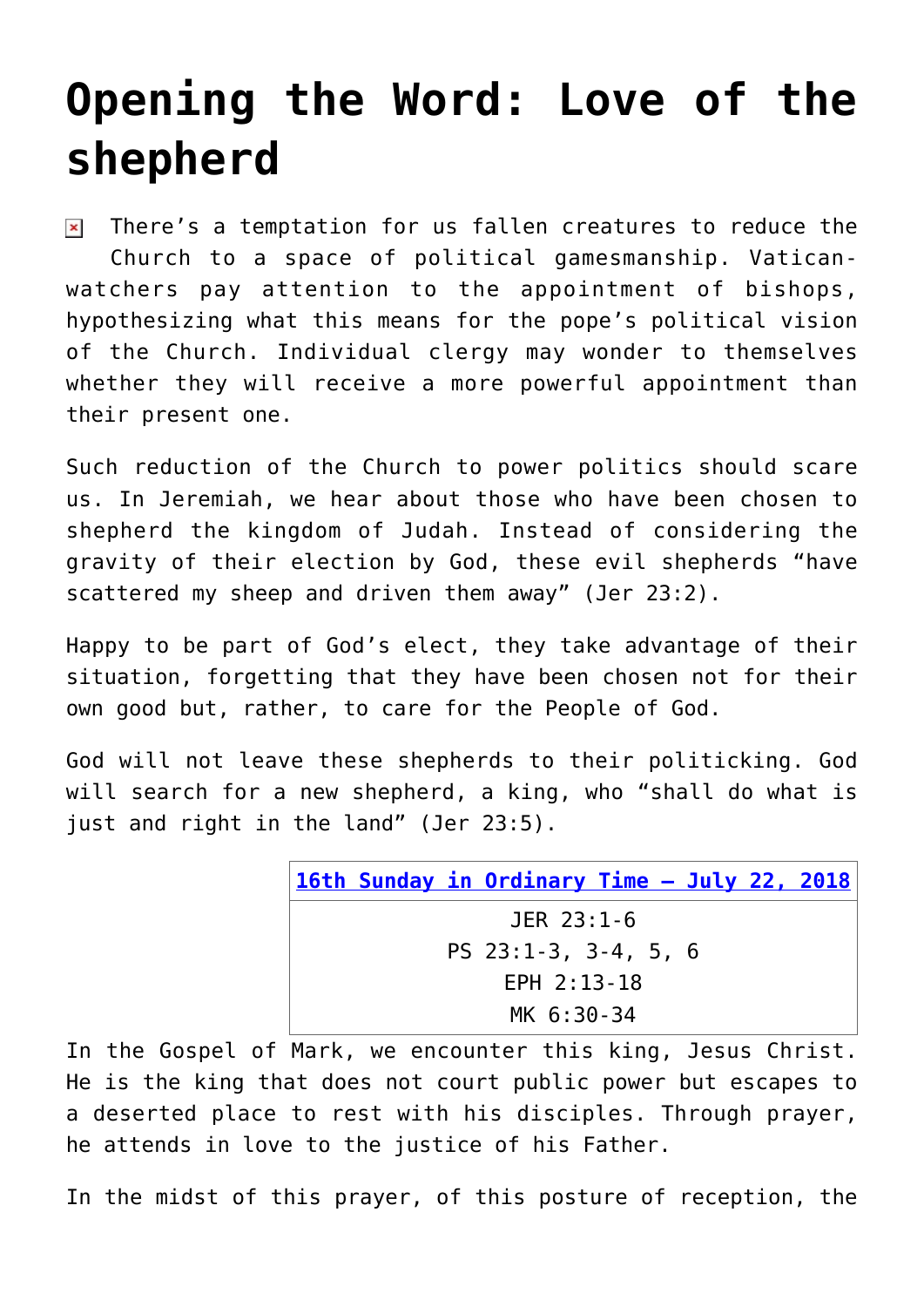crowd notices Jesus. They leave the city and gather in the deserted place around the just king. He departs once more, but his heart is moved to mercy. He cannot leave these sheep alone "for they were like sheep without a shepherd; and he began to teach them many things" (Mk 6:34).

Jesus reveals that if one is chosen as a shepherd, one should not expect comfort. Instead, God has elected the shepherd for the sake of service. For Jesus, being Son of the Father is not about power, but rather, obedient, self-giving love.

So too are those chosen as shepherds of the Church meant to serve in love. Our king has not established a reign of political violence where clergy climb to the top no matter the cost.

Jesus has been enthroned as the King of Peace. Through the peaceful kingdom made manifest in his very flesh, "we both have access in one Spirit to the Father" (Eph 2:18). We enter into the peace of God, of the self-giving love of the triune God.

It is this peace, rather than power politics that should be the political stance of those ordained for service.

God's politics are made manifest on the cross rather than those of mere mortals.

To be a deacon, priest, bishop and, especially, the pope is thus no easy vocation. It is not about getting to wear the right clerical garb. It's not about enacting one's personal vision of the Church. To be chosen as a shepherd of God's people is to risk scandal if one doesn't learn from the peaceful reign of our king, Jesus.

How does a shepherd who wants to be faithful avoid this scandal? Instead of spending time in the midst of powerful professors and politicians, the just shepherd will devote himself to prayer before the Blessed Sacrament. The just